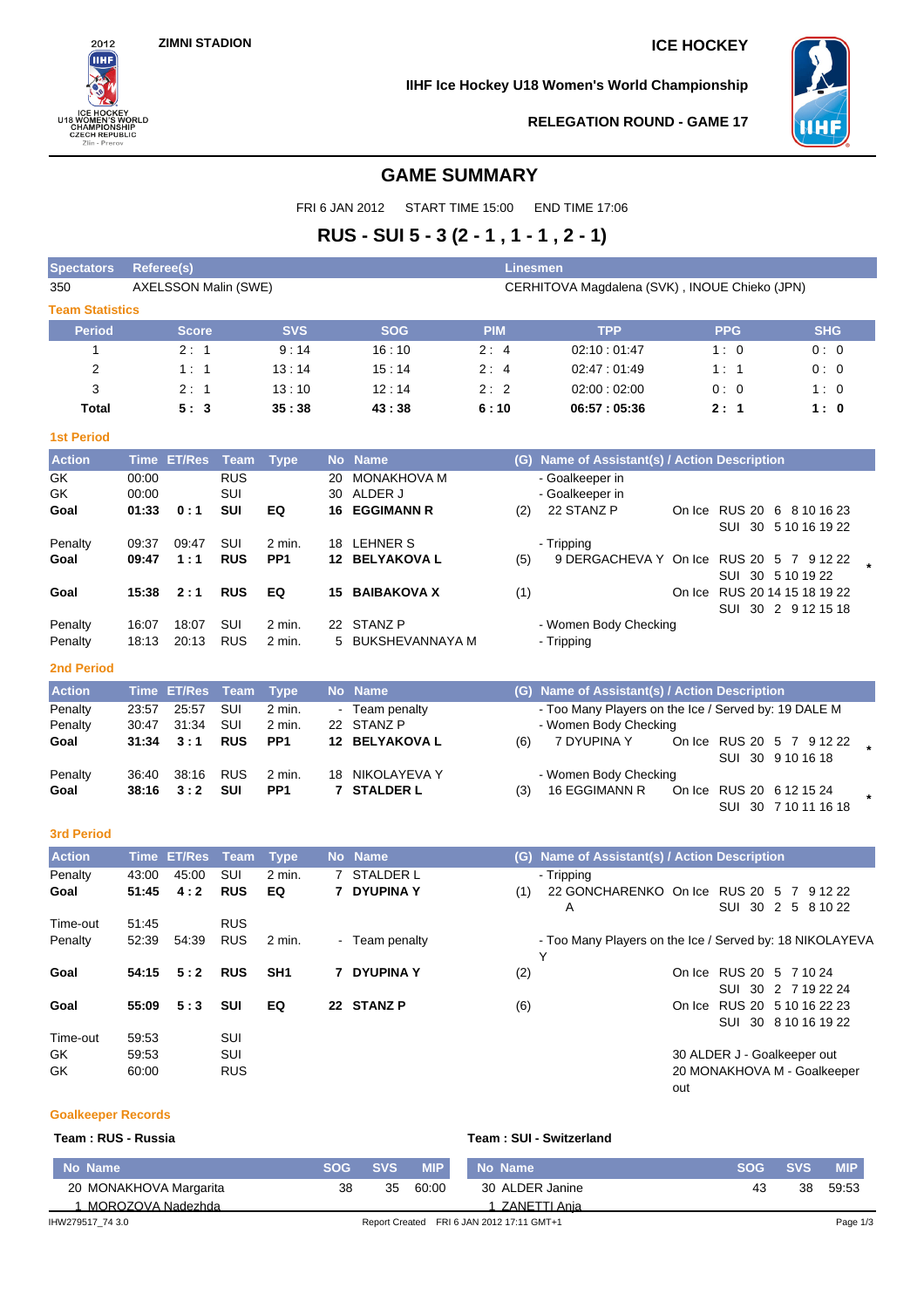

**Game Statistics**

### **IIHF Ice Hockey U18 Women's World Championship**



### **RELEGATION ROUND - GAME 17**

|               | Team: RUS (white)                     |   |          |          |            |       |          |          |       |                      |          |                      |    |   |       |
|---------------|---------------------------------------|---|----------|----------|------------|-------|----------|----------|-------|----------------------|----------|----------------------|----|---|-------|
|               | <b>Head Coach: ULYANKIN Alexander</b> |   |          |          |            |       |          |          |       |                      |          | <b>Shots on Goal</b> |    |   |       |
| <b>No Pos</b> | <b>Name</b>                           | G | А        | P        | <b>PIM</b> | $FO+$ | FO-      | $FO+/-I$ | FO%   |                      |          |                      | TS |   | $+/-$ |
| 5 D           | BUKSHEVANNAYA Maria +A                | 0 | 0        | $\Omega$ | 2          | 0     |          | 0        | 0.00  | 0                    |          | 2                    |    | 3 | $+1$  |
| 7 F           | DYUPINA Yevgenia (BP)                 | 2 |          | 3        | 0          | 0     | $\Omega$ | 0        | 0.00  | $\mathbf{2}^{\circ}$ | 2        | 4                    |    | 8 | +2    |
| 9 F           | <b>DERGACHEVA Yelena</b>              | 0 |          |          | 0          | 18    | 10       | 8        | 64.29 | 1                    | $\Omega$ | $\Omega$             |    |   | $+1$  |
| 12 F          | BELYAKOVA Lyudmila                    | 2 | 0        | 2        | 0          | 3     | 2        |          | 60.00 | 5                    | 5        | 3                    | 13 |   | $+1$  |
| 22 D          | GONCHARENKO Angelina +A               | 0 | 1        | 4        | $\Omega$   | 0     | $\Omega$ | 0        | 0.00  | 0                    | $\Omega$ | $\Omega$             |    | 0 | $+1$  |
| 11 F          | SHIBANOVA Tatyana                     | 0 | 0        | $\Omega$ | 0          | 0     | $\Omega$ | 0        | 0.00  | 0                    | $\Omega$ | 0                    |    |   | 0     |
| 14 F          | AKMANAYEVA Tatyana                    | 0 | $\Omega$ | $\Omega$ | 0          | 3     |          | -4       | 30.00 | 2                    | $\Omega$ | $\Omega$             |    | 2 | $+1$  |
| 15 F          | <b>BAIBAKOVA Xenia</b>                |   | 0        | 1        | 0          | 6     | 13       | $-7$     | 31.58 | 3                    | $\Omega$ | $\Omega$             |    | 3 | $+1$  |
| 18 D          | NIKOLAYEVA Yekaterina                 | 0 | 0        | $\Omega$ | 2          | 0     |          | 0        | 0.00  | 0                    |          | $\Omega$             |    |   | $+1$  |
|               |                                       |   |          |          |            |       |          |          |       |                      |          |                      |    |   |       |

| Total     |                          | 5 | 3 | 8        | 4 | 32 | 37       | -5       | 46.38 | 16 | 15 | 12       | 43 |      |
|-----------|--------------------------|---|---|----------|---|----|----------|----------|-------|----|----|----------|----|------|
| GK<br>20  | MONAKHOVA Margarita      | 0 | 0 | 0        |   |    |          |          |       | 0  | 0  | $\Omega$ |    |      |
| <b>GK</b> | MOROZOVA Nadezhda        | 0 | 0 | 0        | 0 |    |          |          |       | 0  | 0  | 0        | 0  |      |
| 21 F      | ZAKHAROVA Yekaterina     | 0 | 0 | 0        | 0 | 0  | 0        | $\Omega$ | 0.00  | 0  | 0  | 0        | 0  | 0    |
| F<br>19   | SHEPELINSKAYA Maria      | 0 | 0 | 0        | 0 | 0  | $\Omega$ | 0        | 0.00  | 0  | 0  | 0        | 0  | $+1$ |
| F<br>13   | KITAYEVA Tatiana         | 0 | 0 | 0        | 0 | 0  | 0        | $\Omega$ | 0.00  | 0  | 0  | 0        | 0  | 0    |
| 3 D       | TIMOFEYEVA Kristina      | 0 | 0 | $\Omega$ | 0 | 0  | $\Omega$ | $\Omega$ | 0.00  | 0  | 0  | 0        | 0  | 0    |
| 23 F      | PAVLOVA Valeria +C       | 0 | 0 | 0        | 0 | 0  | 0        | 0        | 0.00  | 1  | 3  | 3        | 7  | $-2$ |
| F<br>16   | <b>ISANBAYEVA Renata</b> | 0 | 0 | 0        | 0 | 0  | 0        | $\Omega$ | 0.00  | 0  | 2  | 0        | 2  | $-2$ |
| 10 F      | <b>BULATOVA Diana</b>    | 0 | 0 | 0        | 0 | 2  | 5        | $-3$     | 28.57 | 0  | 2  | 0        | 2  | -1   |
| 8 D       | <b>BATALOVA Maria</b>    | 0 | 0 | 0        |   | 0  | 0        | $\Omega$ | 0.00  | 0  | 0  | 0        | 0  | -1   |
| 6 D       | YEGOROVA Viktoriya       |   | 0 | 0        | 0 | 0  | 0        | 0        | 0.00  |    | 0  | 0        |    | -1   |
| 24 D      | SHIBANOVA Anna           | 0 | 0 | $\Omega$ | 0 | 0  | $\Omega$ | $\Omega$ | 0.00  | 1  | 0  | $\Omega$ |    | $+1$ |
| D<br>18   | NIKOLAYEVA Yekaterina    | 0 | 0 |          | 2 | 0  | 0        | 0        | 0.00  | 0  | 0  | 0        | 0  | $+1$ |
| F<br>15   | <b>BAIBAKOVA Xenia</b>   |   | 0 |          | 0 | 6  | 13       | $-7$     | 31.58 | 3  | 0  | 0        | 3  | $+1$ |
| 14 F      | AKMANAYEVA Tatyana       | 0 | 0 | 0        | 0 | 3  |          | -4       | 30.00 | 2  | 0  | 0        | 2  | $+1$ |
| 11 F      | SHIBANOVA Tatyana        | 0 | 0 | 0        | 0 | 0  | 0        | 0        | 0.00  | 0  | 0  | 0        | 0  | 0    |
|           |                          |   |   |          |   |    |          |          |       |    |    |          |    |      |

| Team: SUI (red) |                           |    |              |                |                |                |          |             |       |          |                |                |                        |          |                |
|-----------------|---------------------------|----|--------------|----------------|----------------|----------------|----------|-------------|-------|----------|----------------|----------------|------------------------|----------|----------------|
|                 | Head Coach: SCHAR Dominik |    |              |                |                |                |          |             |       |          | Shots on Goal  |                |                        |          |                |
| <b>No Pos</b>   | <b>Name</b>               | G. | A            | P              | <b>PIM</b>     | $FO+$          | FO-      | $FO+/-$     | FO%   |          | $\overline{2}$ | $\overline{3}$ | <b>TS</b><br><b>OT</b> |          | $+/-$          |
| 5 D             | <b>WILLINER Karin</b>     | 0  | 0            | 0              | 0              | 0              | 0        | 0           | 0.00  | 0        | 0              | 0              |                        | 0        | $\overline{0}$ |
| 10 D            | <b>ALTMANN Livia</b>      | 0  | 0            | 0              | 0              | 0              | 0        | 0           | 0.00  | 0        |                |                |                        | 2        | $+1$           |
| 16 F            | <b>EGGIMANN Romy</b>      |    |              | 2              | 0              | $\overline{2}$ | 6        | -4          | 25.00 | 1        | 0              | 0              |                        |          | $+2$           |
| 19 F            | DALE Mariko +A            | 0  | $\Omega$     | 0              | $\Omega$       | 21             | 9        | 12          | 70.00 | 0        | $\mathbf 0$    |                |                        |          | $+1$           |
| 22 F            | STANZ Phoebe +C           |    |              | $\overline{2}$ | 4              | 0              | $\Omega$ | 0           | 0.00  | 4        | 4              | 5              |                        | 13       | $\mathbf 0$    |
| 3 D             | <b>GUBLER Nicole</b>      | 0  | 0            | 0              | 0              | 0              | $\Omega$ | 0           | 0.00  | 0        | 1              | 0              |                        |          | 0              |
| 7 D             | STALDER Lara              |    | 0            |                | 2              | 0              | 0        | $\Omega$    | 0.00  | 0        | 5              | 3              |                        | 8        | $-1$           |
| 11 F            | <b>RUEGG Dominique</b>    | 0  | 0            | $\Omega$       | $\mathbf{0}$   |                |          | 0           | 50.00 | $\Omega$ |                | 0              |                        |          | 0              |
| 13 F            | <b>DESBOEUFS Laura</b>    | 0  | 0            | 0              | 0              | 4              |          | $-3$        | 36.36 | 0        | 0              | 0              |                        | 0        | $\mathbf 0$    |
| 24 F            | WAIDACHER Isabel +A       | 0  | 0            | 0              | 0              | 0              |          | $-1$        | 0.00  | 4        | 1              | 3              |                        | 8        | $-1$           |
| 2 D             | <b>WUTTKE Selina (BP)</b> | 0  | 0            | 0              | 0              | 7              | 3        | 4           | 70.00 | 0        | 0              | 0              |                        | $\Omega$ | $-3$           |
| D<br>9          | <b>SCHEURER Dominique</b> | 0  | 0            | $\Omega$       | 0              | 0              | 0        | $\Omega$    | 0.00  | 0        | $\Omega$       |                |                        |          | $-1$           |
| 12 F            | <b>BIGLER Jana</b>        | 0  | 0            | 0              | 0              | 0              | 0        | 0           | 0.00  | 1        | 0              | 0              |                        |          | $-1$           |
| 15 F            | POSCHUNG Valeska          | 0  | 0            | 0              | 0              | 0              |          | -1          | 0.00  | 0        | $\mathbf 0$    | 0              |                        | 0        | $-1$           |
| 18 F            | <b>LEHNER Stephanie</b>   | 0  | $\Omega$     | $\mathbf 0$    | $\overline{2}$ | $\overline{2}$ | 4        | $-2$        | 33.33 | 0        | 1              | $\Omega$       |                        | 1        | $-1$           |
| D<br>8          | <b>STAIGER Reica</b>      | 0  | $\Omega$     | 0              | 0              | 0              | 0        | $\mathbf 0$ | 0.00  | 0        | 0              | 0              |                        | 0        | 0              |
| 25 F            | CIPRIANI Tiziana          | 0  | 0            | $\Omega$       | $\Omega$       | $\Omega$       | $\Omega$ | $\Omega$    | 0.00  | $\Omega$ | $\Omega$       | $\Omega$       |                        | 0        | $\mathbf 0$    |
| GK<br>1         | ZANETTI Anja              | 0  | 0            | 0              | 0              |                |          |             |       |          | 0              | 0              |                        | 0        |                |
| 30 GK           | <b>ALDER Janine</b>       | 0  |              | 0              | 0              |                |          |             |       |          | 0              | 0              |                        | 0        |                |
| Total           |                           | 3  | $\mathbf{2}$ | 5              | 8              | 37             | 32       | 5           | 53.62 | 10       | 14             | 14             |                        | 38       |                |